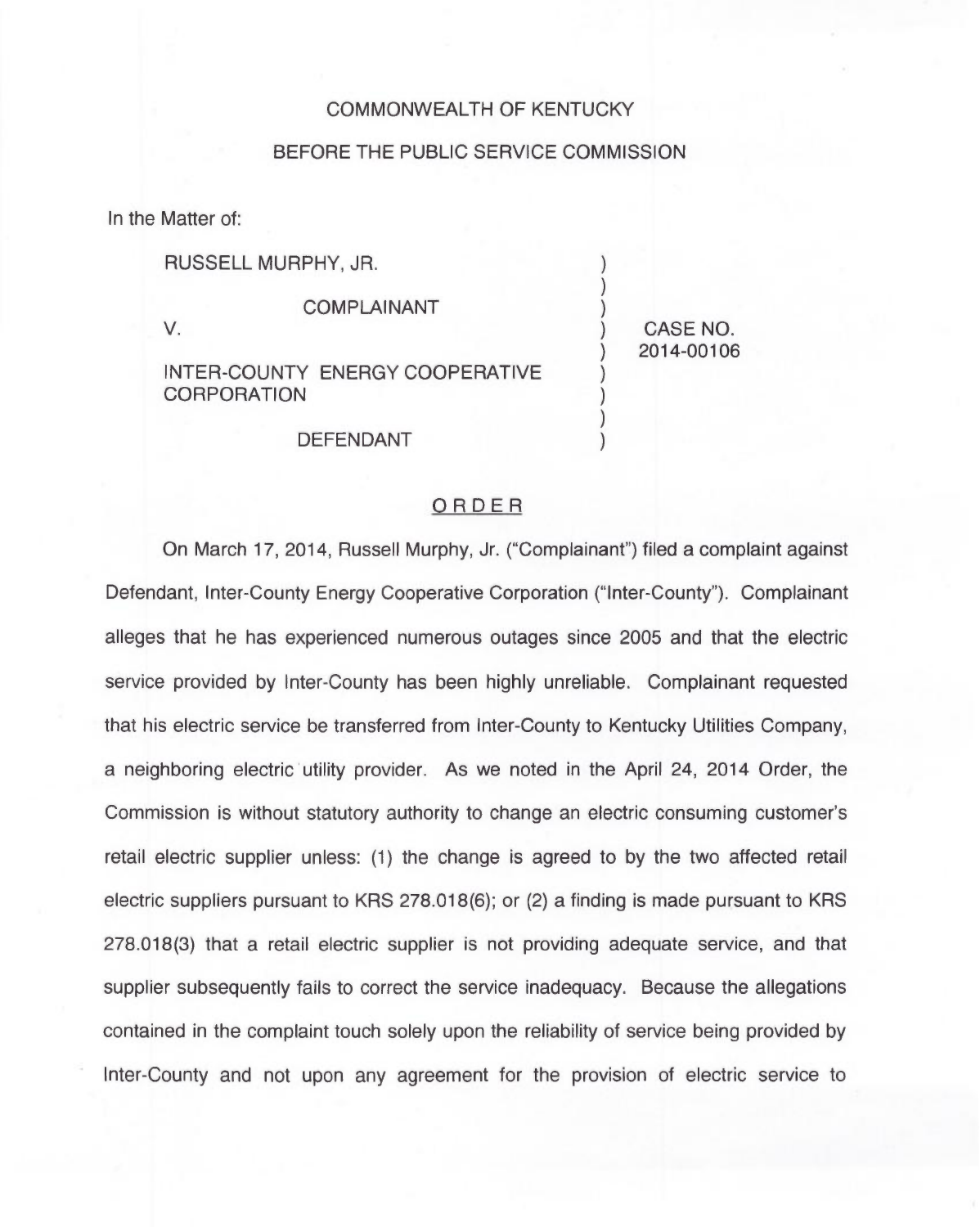Complainant, the Commission set forth a procedural schedule for the processing of this matter to investigate whether Inter-County is rendering adequate service to Complainant. Commission Staff conducted two rounds of discovery upon Inter-County and one round of discovery upon Complainant. Given that neither party to this proceeding has requested a formal hearing, the matter now stands submitted for a decision based on the evidentiary record.

Having reviewed the record and being otherwise sufficiently advised, the Commission finds that Inter-County has provided adequate and reliable electric service to Complainant. The Commission notes that, based upon data provided by Inter-County, over the past ten years, the Complainant experienced one outage in 2004, 2005, 2010, 2012, and 2013; two outages in 2006 and 2009; and three outages 2014. The majority of these outages lasted less than seven hours in duration.<sup>2</sup> Complainant did experience four outages lasting more than 24 hours during the past decade, but these were caused by severe ice storms including the ice storm occurring in early 2009 which caused significant and widespread outages across the state. $\delta$  The Commission is of the opinion that the infrequent number of outages experienced by Complainant that were not the result of bad weather and the relatively short duration of most such outages indicate that Inter-County is providing Complainant with adequate and reliable electric service. Our opinion is further buttressed by the reliability indices for the circuit that serves Complainant, Peyton Store Substation Circuit #3 ("Circuit 3"). The System Average Interruption Duration Index ("SAIDI") and the System Average Interruption

- $2/d$ .
- $3/d.$

<sup>&</sup>lt;sup>1</sup> Inter-County's Response to Commission Staff's Initial Requests for Information, Item 3.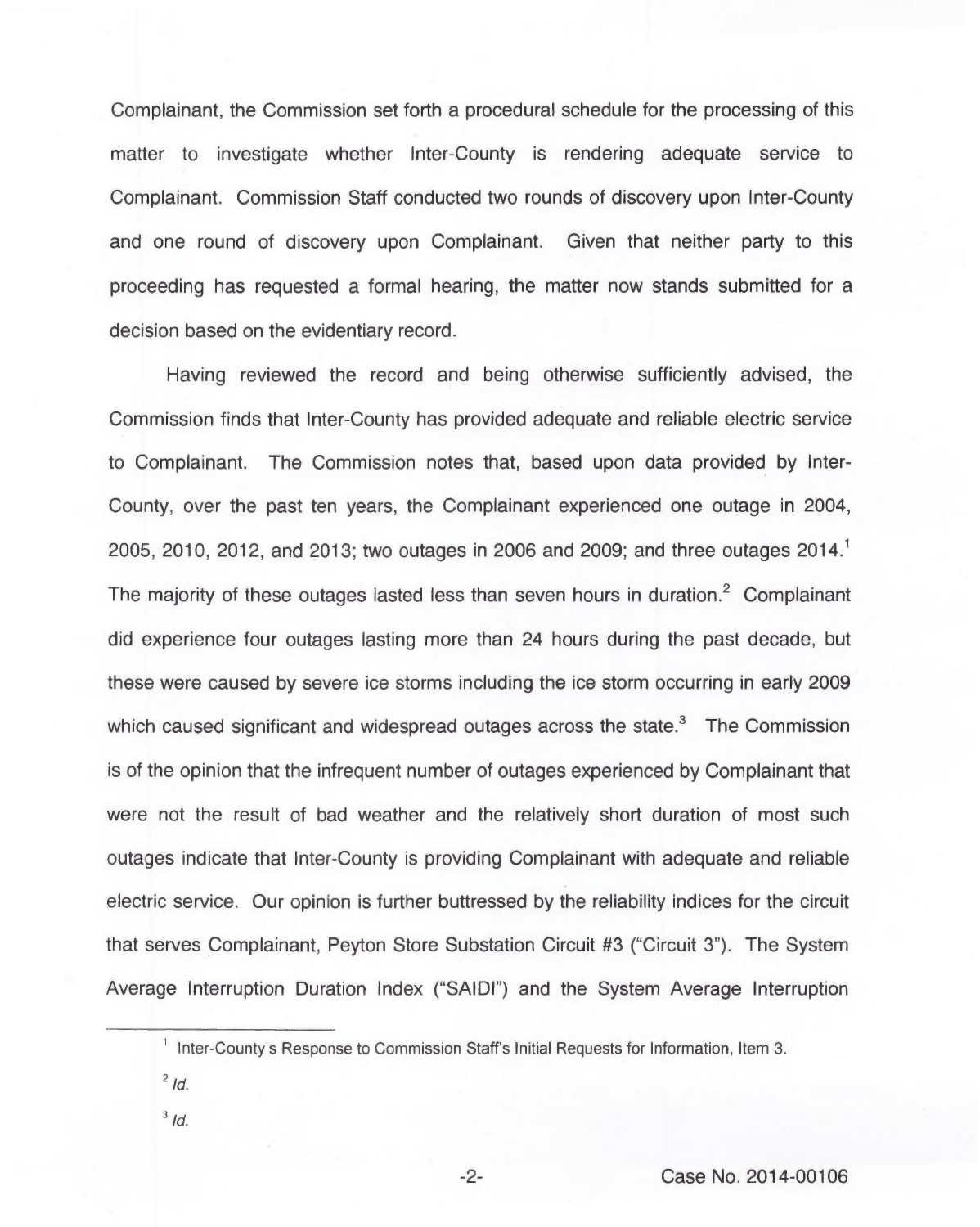Frequency Index ("SAIFI") values for Circuit 3 have improved since 2009. The SAIFI index, which measures the number of interruptions a customer experiences, has improved from an average two interruptions in 2009 to 0.4 interruption in 2013. Likewise, the SAIDI index, which measures the average duration of each interruption a customer experiences, shows that Inter-County has reduced its average outage time from over three hours in 2009 to 1.5 hours in 2013. Given our finding that Inter-County is currently providing adequate and reliable service to Complainant, KRS 278.018(3) is therefore not implicated and there is no need to investigate further regarding Complainant's request to have his electric service transferred. Lastly, pursuant to KRS 278.260, we find that a hearing is not necessary in the public interest or for the protection of substantial rights.

IT IS THEREFORE ORDERED that Complainant's complaint is dismissed with prejudice.

By the Commission ENTERED MAR 02 2015 NTUCKY PUBLIC **ERVICE COMMISSION** 

**ATTEST Executive Director**  $\overline{4}$ Inter-County's Answer to Complaint, 15.